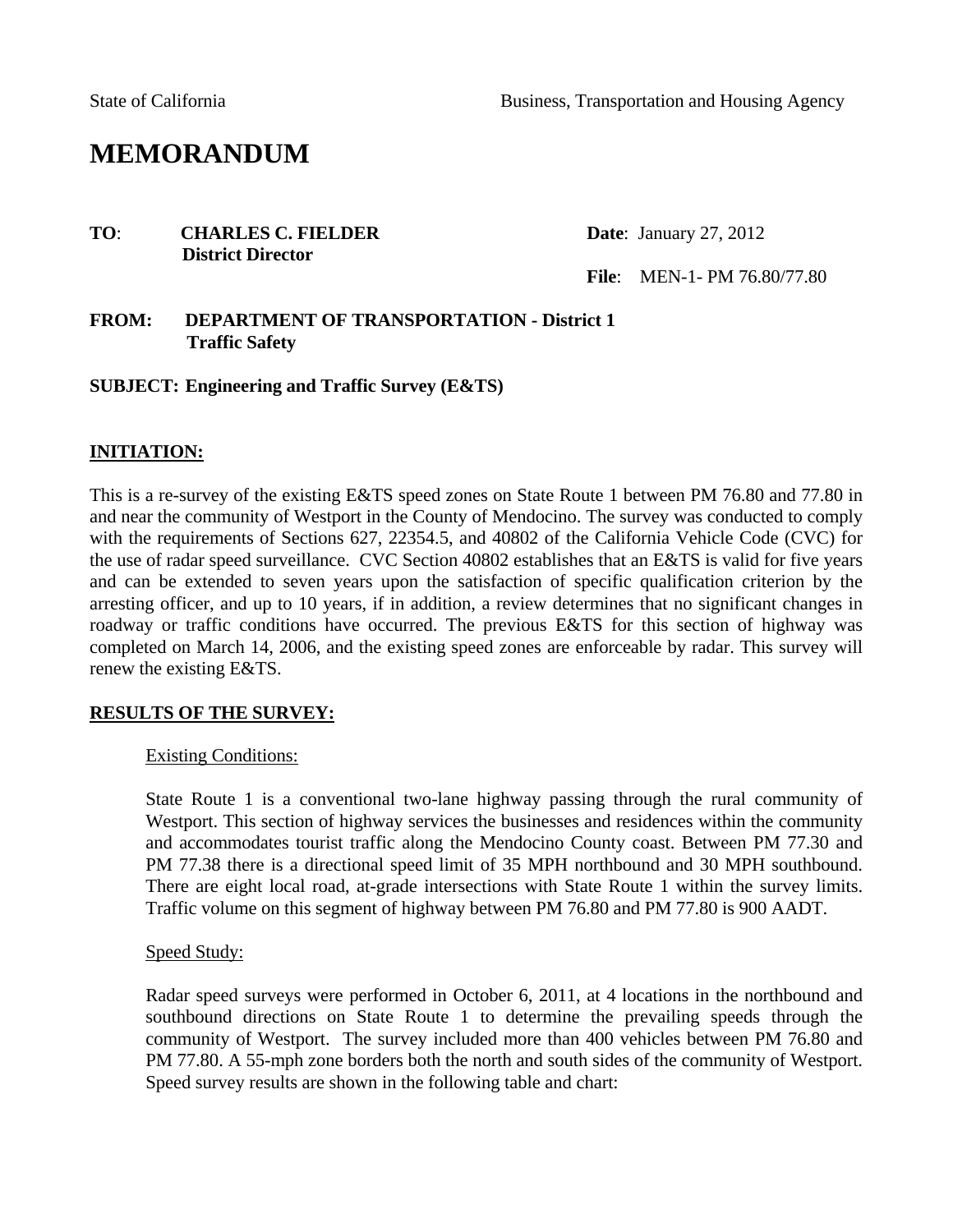|           |                    |                    | <b>85TH</b>    | 85TH              |               |             |
|-----------|--------------------|--------------------|----------------|-------------------|---------------|-------------|
| <b>PM</b> | <b>EXISTING</b>    | <b>PROPOSED</b>    | PERCENTILE     | <b>PERCENTILE</b> | <b>PACE</b>   | <b>PACE</b> |
|           | <b>SPEED LIMIT</b> | <b>SPEED LIMIT</b> | N <sub>B</sub> | SB                | $N\mathbf{B}$ | SB          |
| 76.82     | 55                 | 55                 | 42             | 40                | $33 - 43$     | $31 - 41$   |
| 77.23     | 30                 | 35                 | 33             | 32                | $25 - 35$     | 23-33       |
| 77.50     | 35                 | 35                 | 38             | 37                | 27-37         | 29-39       |
| 77.77     | 55                 | 55                 | 48             | 47                | 40-50         | 39-49       |





# Existing Speed Limits:

| 55 MPH | PM 76.80 to PM 77.07 |
|--------|----------------------|
| 30 MPH | PM 77.07 to PM 77.30 |
| 35 MPH | PM 77.30 to PM 77.61 |
| 55 MPH | PM 77.61 to PM 77.80 |

# Existing Traffic Control Devices:

| PM    | FNBT                       | <b>FSBT</b>                |
|-------|----------------------------|----------------------------|
| 77.07 | R <sub>2</sub> -1 (30 MPH) | R <sub>2</sub> -1 (55 MPH) |
| 77.13 | W1-3(Lt)/W13-1 (20 MPH)    |                            |
| 77.16 | $W1-6(Lt)/TYPE N$          |                            |
| 77.28 | $W1-6(Rt)/TYPE N$          | $W1-6(Lt)/TYPE N$          |
| 77.30 | R <sub>2</sub> -1 (35 MPH) | ----------------           |
| 77.31 |                            | W1-3(Lt)/W13-1 (20 MPH)    |
| 77.38 | -----------------          | R <sub>2</sub> -1 (30 MPH) |
| 77.40 | W54(CA)                    |                            |
| 77.54 |                            | W54(CA)                    |
| 77.61 | R <sub>2</sub> -1 (55 MPH) | R <sub>2</sub> -1 (35 MPH) |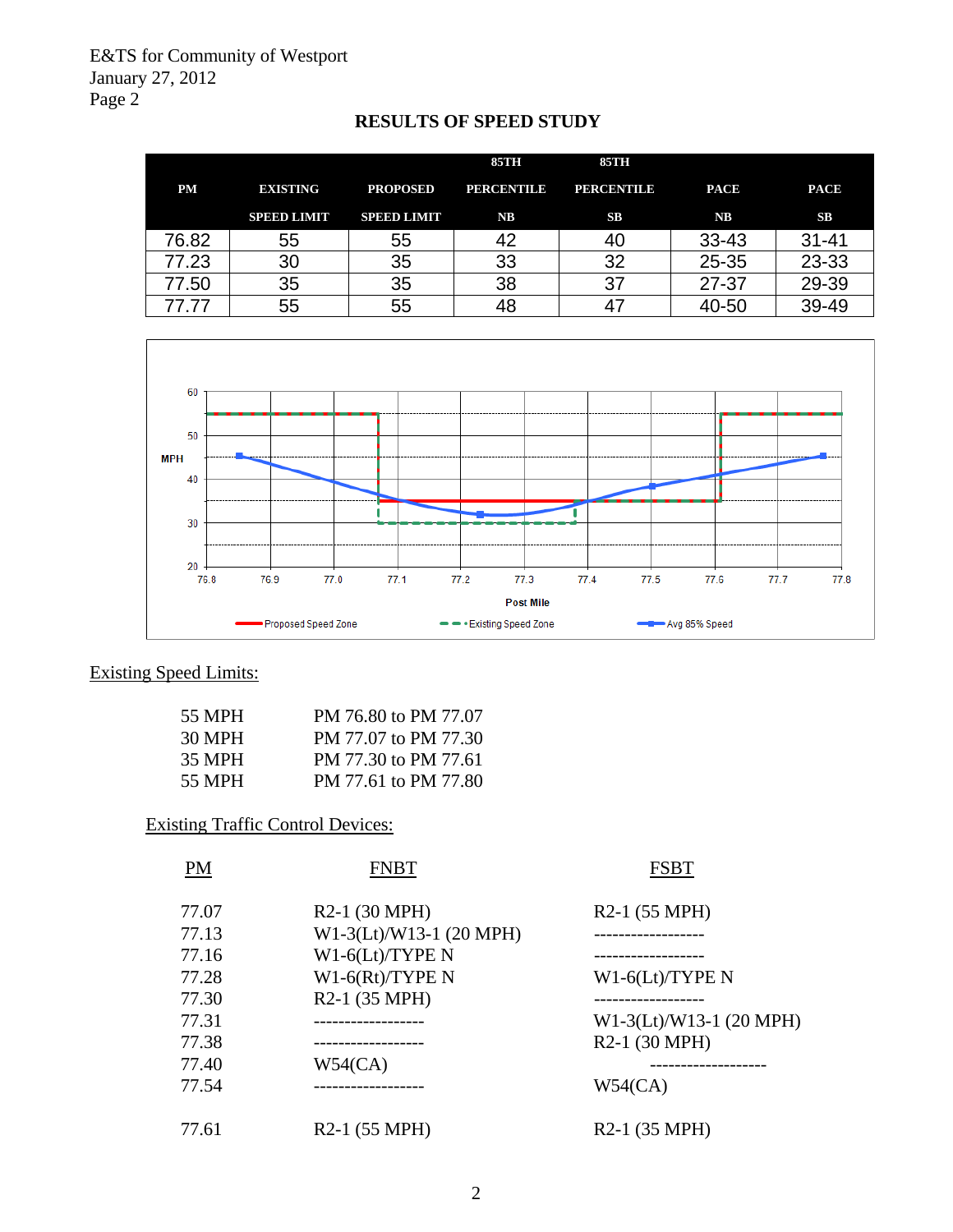E&TS for Community of Westport January 27, 2012 Page 3

| 77.65 | W <sub>11</sub> -8 |                    |
|-------|--------------------|--------------------|
| 77.76 |                    | R02-4 (35 MPH)     |
| 77.79 |                    | W <sub>11</sub> -8 |

### **COLLISION REVIEW:**

A review was made for the three-year period between July 1, 2007 and June 30, 2010, of the recorded collisions on State Route 1 between PM 76.80 and PM 77.80. There were no recorded collisions which results in a 0.00 COL/MVM rate. The statewide average is 2.04 COL/MVM for similar roadways. The AADT is also constant throughout the zone at 900 vehicles.

### **COLLISION RATE SUMMARY TABLE**

| <b>Speed</b> |           |         | <b>Actual</b>  | <b>Statewide Average</b> |
|--------------|-----------|---------|----------------|--------------------------|
| Limit (MPH)  | From (PM) | To (PM) | <b>COL/MVM</b> | <b>COL/MVM</b>           |
| 55           | 76.80     | 77.07   | $0.00*$        | $1.02*$                  |
| 35           | 77.07     | 77.61   | 0.00           | 2.04                     |
| 55           | 77.61     | 77.80   | $0.00*$        | $.02*$                   |
|              |           | .       | ---------      |                          |

\* Indicates units are in COL/MV

### **ROADSIDE CONDITIONS:**

A review of the roadside environment did not reveal any extraordinary conditions not readily apparent to the driver. The presence of pedestrians, bicyclists, adverse weather conditions, and periodic high volumes should be readily apparent to motorists. They are expected to drive in accordance with the Basic Speed Law, which states: *No person shall drive a vehicle upon a highway at a speed greater than is reasonable or prudent having due regard for weather, visibility, the traffic on, and surface and width of the highway, and in no event at a speed which endangers the safety of persons or property.*

### **RECOMMENDATIONS:**

Raise the 30 MPH speed limit to 35 MPH between PM 77.07 and PM 77.30.

### **BASIS FOR RECOMMENDATIONS:**

This recommendation is based on the prevailing speeds, roadside conditions, and collision history. Currently there is a 20 MPH 'S' Curve that controls the speed at the south end of town. As a result, vehicles are in compliance regardless of the posted speed limit. This change will result less ambiguity between sign placement and conflicting regulatory versus warning speed signs.

Refer to the attached strip maps for layout and a graphic representation.

### **ENFORCEMENT:**